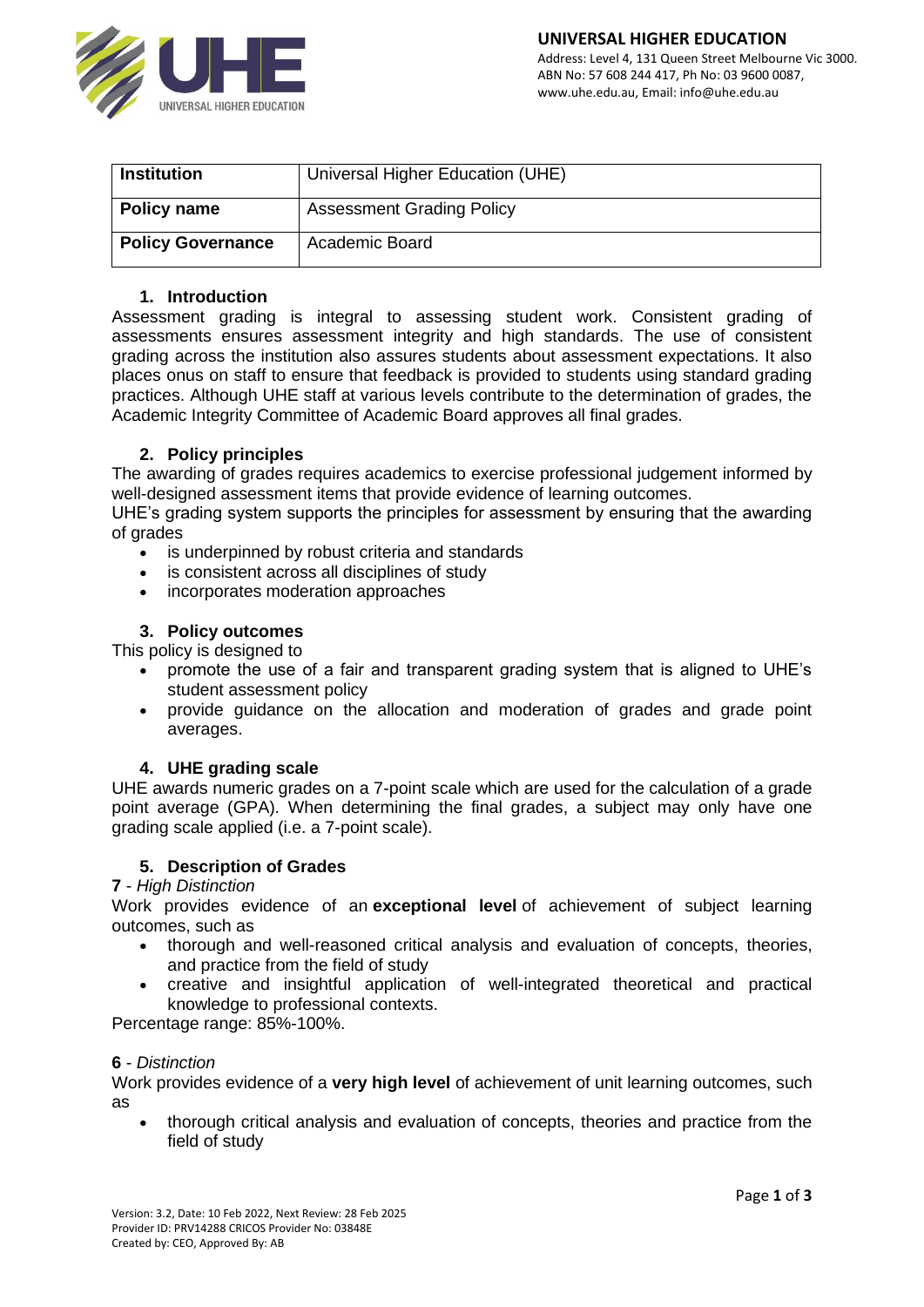

• insightful application of integrated theoretical and practical knowledge to professional contexts.

Percentage range: 75%-84%.

# **5** – *Credit*

Work provides evidence of a **high level** of achievement of unit learning outcomes, such as

- critical analysis and evaluation of key concepts, theories and practice from the field of study
- effective application of theoretical and practical knowledge to professional contexts. Percentage range: 65%-74%.

## **4** – *Pass*

Work provides evidence of an **acceptable level** of achievement of unit learning outcomes, such as

- adequate analysis and evaluation of key concepts, theories and practice from the field of study
- sound application of fundamental theoretical and practical knowledge to professional contexts.

Percentage range: 50%-64%.

## **Fail Grades**

## **3 –** *Marginal Fail*

Work provides evidence of limited and/or disconnected learning which fails to demonstrate that subject learning outcomes have been achieved. Students who receive a grade of 3 in a subject may be eligible to apply for supplementary assessment. Percentage range: 45%-49%.

## **2** – *Fail*

Work provides evidence of minimal learning in relation to subject learning outcomes. Percentage range: 25-44%.

## **1** - *Low Fail*

Work provides little or no evidence of learning in relation to subject learning outcomes. Percentage range: less than 25%.

## **6. Finalised Results**

**E** - Exempt – specified advanced standing is granted.

**K** - Withdrawn Fail – student cancels their enrolment in the subject after the published withdrawal date for the relevant teaching period.

## **7. Unfinalised Results**

**SA** - Supplementary Assessment - supplementary assessment granted.

**DA** - Deferred Assessment - deferred assessment granted.

## **8. Grading system – awards with distinction**

Awards with distinction may be awarded in undergraduate courses as designated in the accredited curriculum, to recognise meritorious achievement. The following grade point average (GPA) calculation is used in determining eligibility for awards with distinction GPA of 5.5 for undergraduate courses.

## **9. Grade point average**

The grade point average (GPA) is a simple numerical index which summarises the student's academic performance in a course and over the duration of the student's enrolment in the